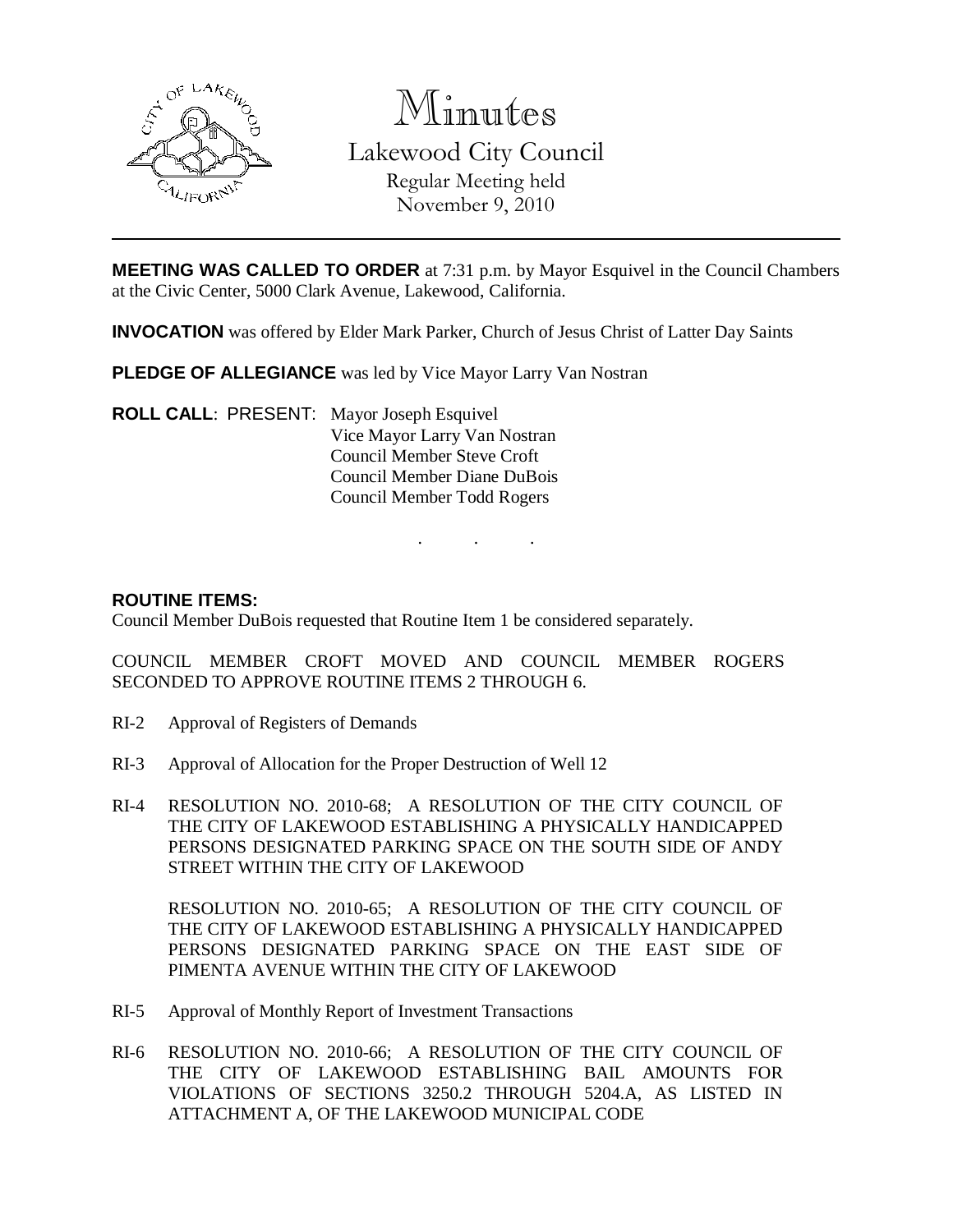City Council Minutes November 9, 2010 Page 2

#### **ROUTINE ITEMS:** Continued

UPON ROLL CALL VOTE, THE MOTION WAS APPROVED:

AYES: COUNCIL MEMBERS: Van Nostran, DuBois, Croft, Rogers and Esquivel NAYS: COUNCIL MEMBERS: None

RI-1 Approval of Minutes of the Meeting held October 26, 2010

UPON ROLL CALL VOTE, THE MOTION WAS APPROVED:

AYES: COUNCIL MEMBERS: Van Nostran, Croft, Rogers and Esquivel NAYS: COUNCIL MEMBERS: None ABSTAIN: COUNCIL MEMBERS: DuBois

## **1.1 • APPEAL OF DECISION OF PLANNING AND ENVIRONMENT COMMISSION IN THE MATTER OF THE ABATEMENT FOR 6123 HAYTER AVENUE**

. . .

City Attorney Steve Skolnik advised that staff was in the process of negotiating a settlement with the property owner and her attorney. He recommended the City Council open the public hearing and formally continue the matter to the meeting to be held on December 14, 2010, at which time the issue would be heard if a settlement had not be reached.

Mayor Esquivel opened the public hearing at 7:36 p.m. and called for a motion to continue the hearing.

VICE MAYOR VAN NOSTRAN MOVED AND COUNCIL MEMBER DUBOIS SECONDED TO CONTINUE THE PUBLIC HEARING TO THE REGULAR MEETING TO BE HELD ON DECEMBER 14, 2010. UPON ROLL CALL VOTE, THE MOTION WAS APPROVED:

AYES: COUNCIL MEMBERS: Van Nostran, DuBois, Croft, Rogers and Esquivel NAYS: COUNCIL MEMBERS: None

## **1.2 • AWARD OF BID FOR PUBLIC WORKS PROJECT NO. 2010-3, NIXON YARD GARAGE LEAD ABATEMENT**

. . .

Public Works Director Lisa Rapp presented a report based on the memo in the agenda and stated eleven bids had been received for a project for lead abatement and encapsulant work on the Vehicle Service Garage at the Nixon Maintenance Yard. She advised that although the low bidder, Envirocon Contracting, Inc. had omitted a required Addendum acknowledgement form from their bid proposal, due to a clerical oversight, since they had later submitted verification that they had received the Addendum and had based their bid on the information it contained, staff was recommending this be waived as a minor irregularity. She stated that following the abatement procedures, the building would require re-roofing, necessitating a change order to roofing project PW Project No. 2009-09. She noted although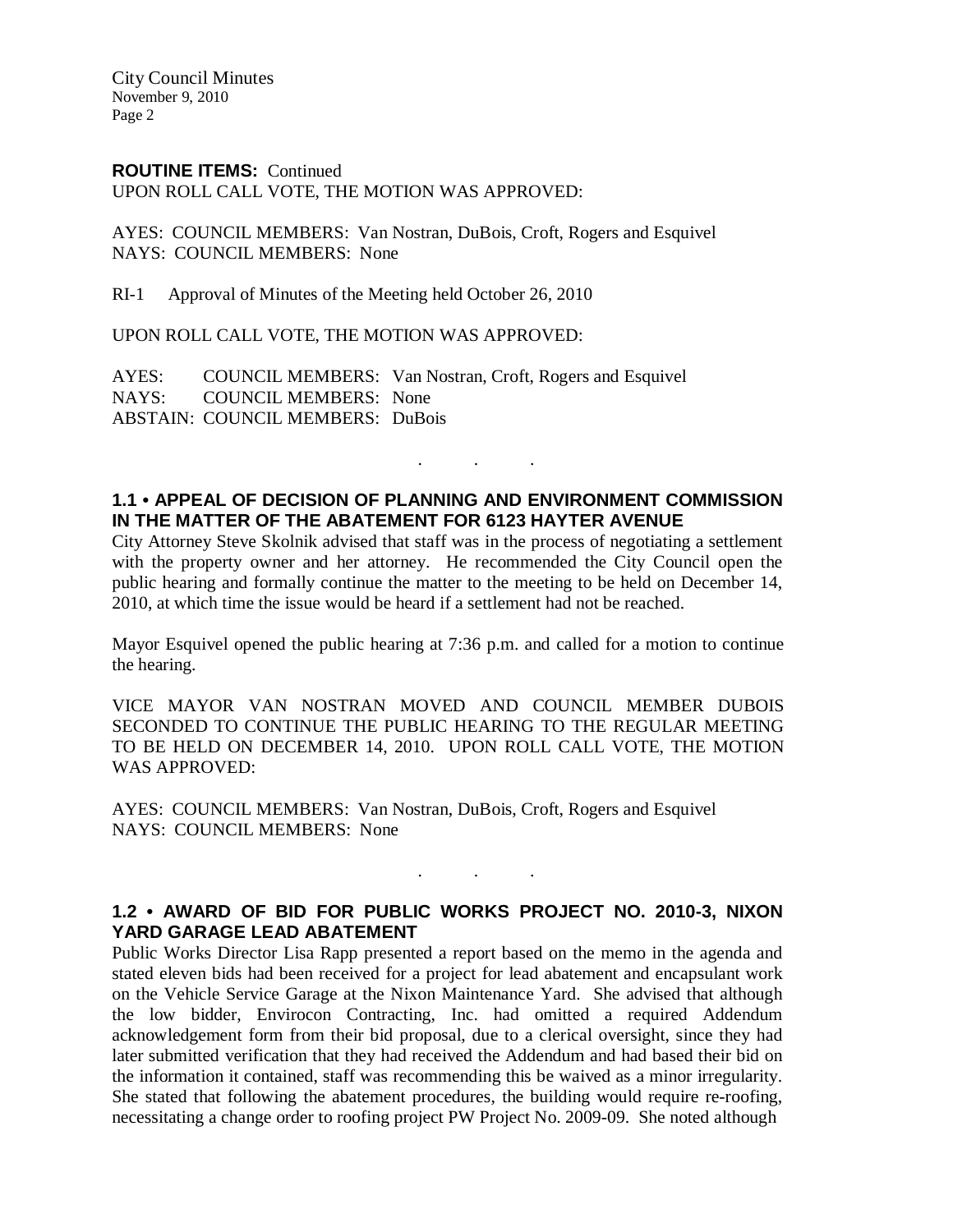## **1.2 • AWARD OF BID FOR PUBLIC WORKS PROJECT NO. 2010-3, NIXON YARD GARAGE LEAD ABATEMENT** - Continued

there was adequate funding for the project, staff was requesting additional funds for contingencies, independent testing and oversight. She reported that the work would be performed during the December holiday period, therefore not impacting normal operations. It was the recommendation of staff that the City Council: approve the plans, specifications, addendum and working details for the lead abatement project; find the missing Addendum acknowledgement form to be a minor irregularity and waive the requirement; award a contract to Envirocon Contracting, Inc. in the amount of \$17,000; authorize staff to approve a cumulative total of contingency items, as necessary, in an amount not to exceed \$5,000; appropriate \$5,000 to the project account for contingencies associated with the abatement; authorize staff to negotiate a change order to PW Project No. 2009-09 in an amount not to exceed \$28,000; appropriate \$10,000 to the project account for contingencies associated with the re-roofing improvements.

Council Member Rogers inquired about the broad range between the low and high bids and whether any protests had been received regarding the low bidder. The City Attorney advised that there had been no protests received from other bidders and that waiving the minor irregularity did not expose the City to any vulnerabilities. Ms. Rapp stated that since there were four of the bids received that had been below the engineer's estimate, and this contractor had satisfactorily completed a previous project for the City, she was comfortable with the bid.

Mayor Esquivel opened the public hearing at 7:44 p.m. and called for anyone in the audience wishing to address the City Council on this matter. There was no response.

VICE MAYOR VAN NOSTRAN MOVED AND COUNCIL MEMBER DUBOIS SECONDED TO APPROVE STAFF'S RECOMMENDAITONS. UPON ROLL CALL VOTE, THE MOTION WAS APPROVED:

AYES: COUNCIL MEMBERS: Van Nostran, DuBois, Croft, Rogers and Esquivel NAYS: COUNCIL MEMBERS: None

# **1.3 • AWARD OF BID FOR PURCHASING BID PUR 01-11, POLYORTHOPHOSPHATE IN DRUM**

. . .

Administrative Services Director Diane Perkin made a presentation based on the memo in the agenda and stated three bids had been received for 50/50 blend polyorthophosphate in drum, an anti-corrosion agent commonly used in U.S. water systems to prevent corrosion from leaching into the water. It was the recommendation of staff that the City Council award the bid to Brenntag Pacific, Inc. at \$6.58 per gallon, for a contract period of three years ending on November 9, 2013.

Responding to a question from Council Member DuBois, Water Resources Director Jim Glancy stated that the original, 4-inch cast-iron mains still in service required corrosion treatment. He advised that the additive adhered directly to the pipes and the impact on the water was miniscule, in the parts-per-billion.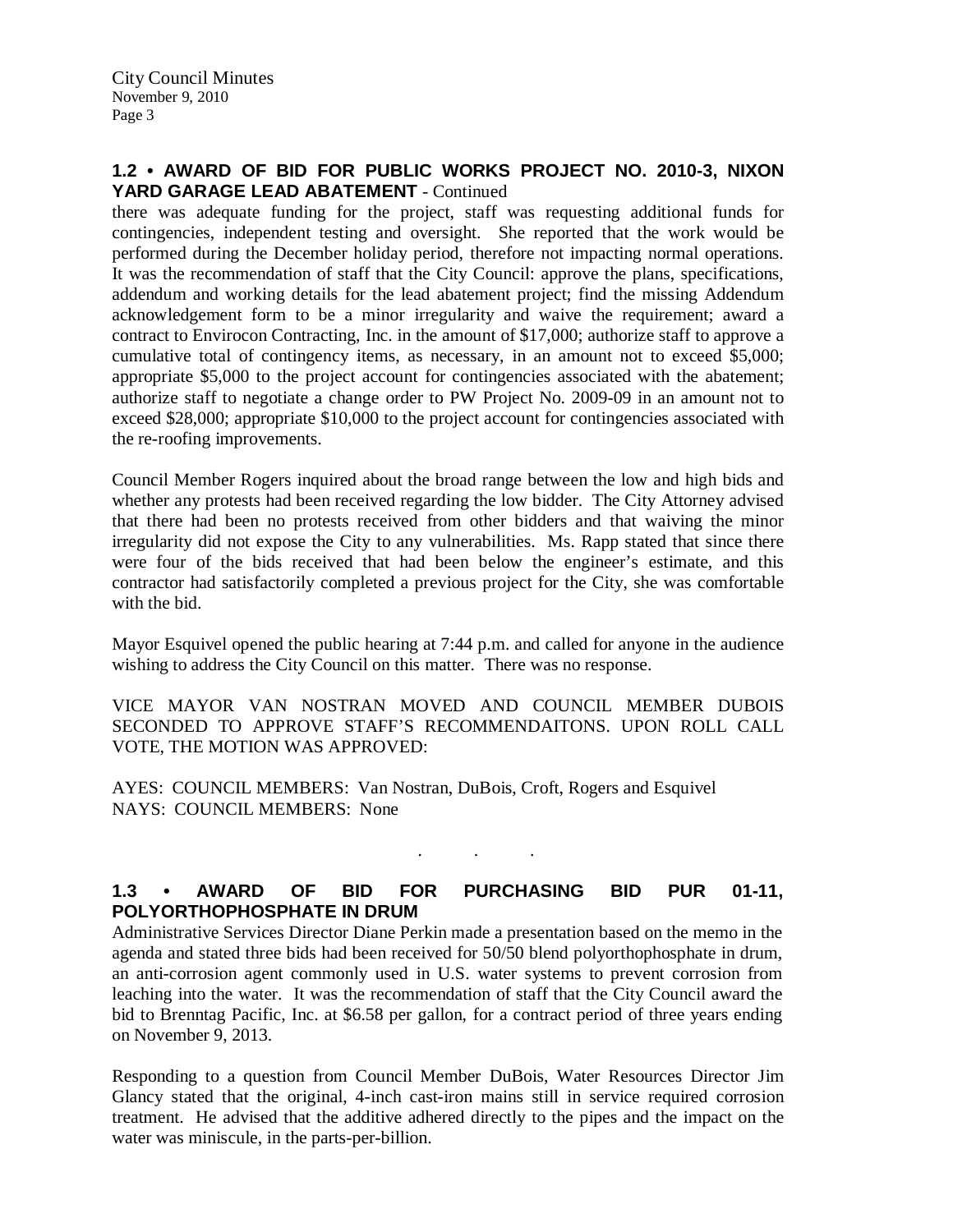### **1.3 • AWARD OF BID FOR PURCHASING BID PUR 01-11, POLYORTHOPHOSPHATE IN DRUM** - Continued

Mayor Esquivel opened the public hearing at 7:49 p.m. and called for anyone in the audience wishing to address the City Council on this matter. There was no response.

COUNCIL MEMBER CROFT MOVED AND COUNCIL MEMBER DUBOIS SECONDED TO CLOSE THE PUBLIC HEARING AND APPROVE STAFF'S RECOMMENDATION. UPON ROLL CALL VOTE, THE MOTION WAS APPROVED:

. . .

AYES: COUNCIL MEMBERS: Van Nostran, DuBois, Croft, Rogers and Esquivel NAYS: COUNCIL MEMBERS: None

## **3.1 • PROPOSED WATER CONSERVATION DEVICE REBATE PROGRAM**

The Director of Water Resources displayed slides and gave a presentation based on the memo in the agenda. He stated that although Lakewood residents had done a good job of conserving water in the past, the State was asking all water consumers to continue conservation efforts on a regular basis. He reviewed the proposed program to offer rebates for the installation of water saving irrigation devices by residential customers in the City's service area. He noted approximately 70 percent of residential water use was outdoors, and so the program was targeted at outdoor conservation measures like rotor sprinkler heads, drip irrigation devices, irrigation timers and limited turf removal. He stated that staff would begin to publicize the program in January and the first rebate applications would be accepted during Water Awareness Month in May. The program would continue until budgeted project funds had been expended. It was the recommendation of the Water Resources Committee that the City Council direct staff to finalize the details and implement the program.

Council Member Croft stated he had initially reviewed the proposed program as a member of the Water Resources Committee and had liked the program because not only were the proposed measures retrofits for existing irrigation systems, but the components were available through local vendors.

Responding to a question from Council Member Rogers, Mr. Glancy advised that artificial turf was not part of the proposed program.

In response to a question from Vice Mayor Van Nostran, Mr. Glancy stated that there were a number of different water saving irrigation timers in different price ranges and that as part of the program, list of products would be supplied to potential applicants.

COUNCIL MEMBER CROFT MOVED AND COUNCIL MEMBER DUBOIS SECONDED TO APPROVE STAFF'S RECOMMENDATION. UPON ROLL CALL VOTE, THE MOTION WAS APPROVED:

AYES: COUNCIL MEMBERS: Van Nostran, DuBois, Croft, Rogers and Esquivel NAYS: COUNCIL MEMBERS: None

. . .